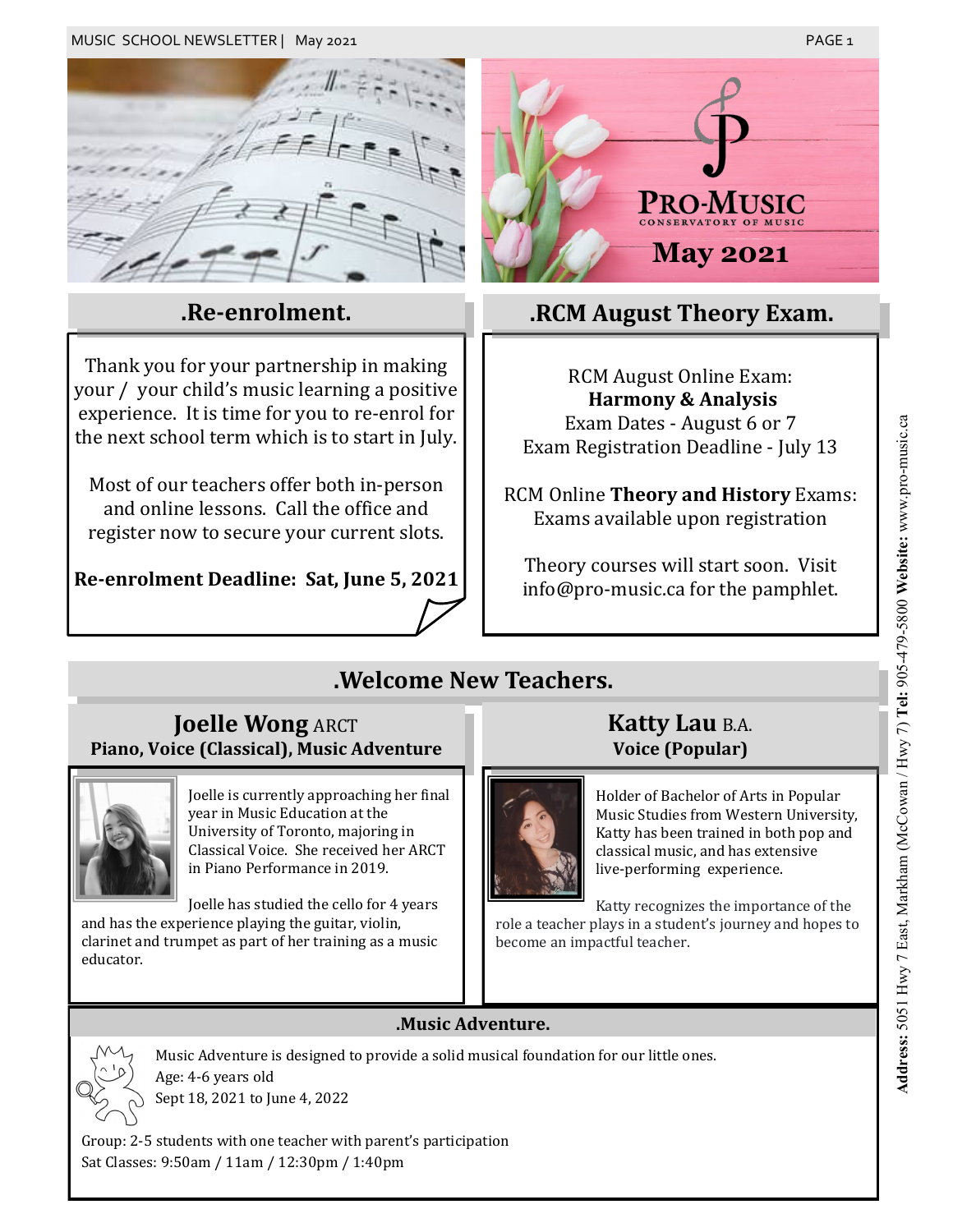### **STUDENT AWARDS & ACHIEVEMENTS**

Pro-Music is proud of our students' accomplishments. We owe our standard of excellence to their hard work and dedication. For more awards and achievements, please see the certificates posted on the walls of our school!

| .Outstanding RCM Exams Results - Practical. |                   |              |                 |                            |  |
|---------------------------------------------|-------------------|--------------|-----------------|----------------------------|--|
| <b>Student</b>                              | <b>Class</b>      | <b>Marks</b> | <b>Teacher</b>  | <b>National</b><br>Average |  |
| Alexis Tan                                  | Piano Level 3     | 90%          | Jennia Lutov    | 76.8                       |  |
| Micah Lam                                   | Piano Level 4     | 91%          | Jennia Lutov    | 77.6                       |  |
| Titus Lam                                   | Piano Level 3     | 91%          | Jennia Lutov    | 76.8                       |  |
| Benson He                                   | Level 2 Guitar    | 96%          | Mike Bodnarczuk | 75.7                       |  |
| R. Dos Santos                               | Guitar Prep Level | 90%          | Mike Bodnarczuk | 79.8                       |  |

### **.Arts Unionville.**

Congratulations to our students **- Starry Mark and Janae Slayne**

They were accepted to the Voice Department of Arts Unionville. Unionville High School is most well known for its enriched arts program. In order to gain entry into the program, grade 8 or 9 students are required to audition. Starry and Janae study vocal lessons with Ms. Jasleen Jalbay.

| .Peel Music Festival. |                                      |                            |                |
|-----------------------|--------------------------------------|----------------------------|----------------|
| <b>Student</b>        | <b>Class</b>                         | <b>Results</b>             | <b>Teacher</b> |
| Alexis Tan            | * Level 4 List B<br>* Level 4 List C | * 2nd Place<br>* 2nd Place | Jennia Lutov   |

| .Unionville Music Competition. |                                                                                                  |                                                                         |                |
|--------------------------------|--------------------------------------------------------------------------------------------------|-------------------------------------------------------------------------|----------------|
| <b>Student</b>                 | <b>Class</b>                                                                                     | <b>Results</b>                                                          | <b>Teacher</b> |
| Rishana Senthan                | * Level 7 List B<br>* Level 7 List C                                                             | * 1st Place<br>* 1st Place                                              | Jennia Lutov   |
| <b>Trinity Tanuan</b>          | * Level 8 List A<br>* Level 8 List B<br>* Level 8 List C<br>* Level 8 List D<br>* Level 8 Etudes | * 2nd Place<br>* 3rd Place<br>* 1st Place<br>* 1st Place<br>* 1st Place | Michelle Wong  |

# Address: 5051 Hwy 7 East, Markham (McCowan / Hwy 7) Tel: 905-479-5800 Website: www.pro-music.ca **Address:** 5051 Hwy 7 East, Markham (McCowan / Hwy 7) **Tel:** 905-479-5800 **Website:** www.pro-music.ca